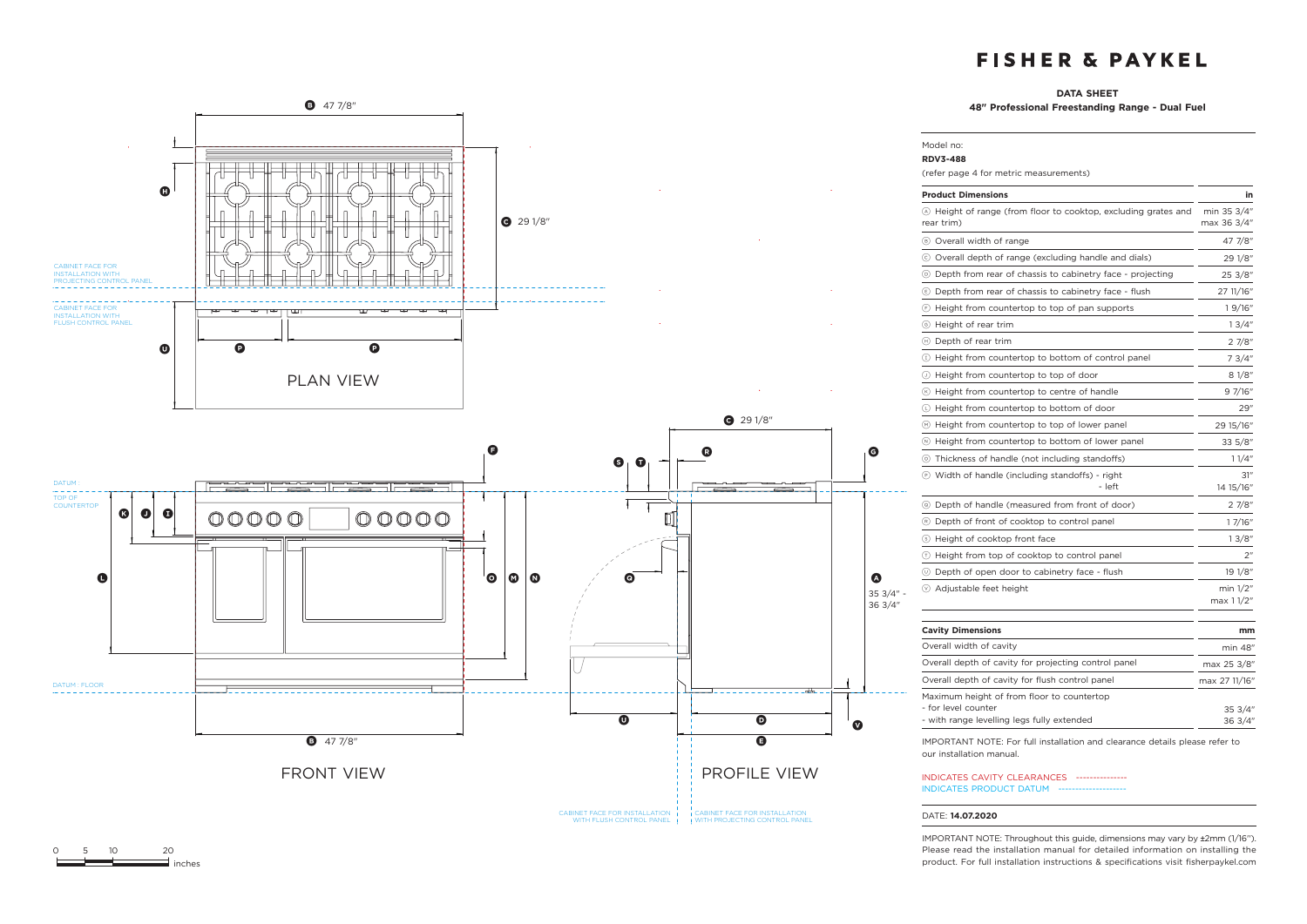### **DATA SHEET**

**48" Professional Freestanding Range - Dual Fuel** 

48'

18''

 $12'$ 

54'' 36'' 30''



0 5 10 20

 $\equiv$  inches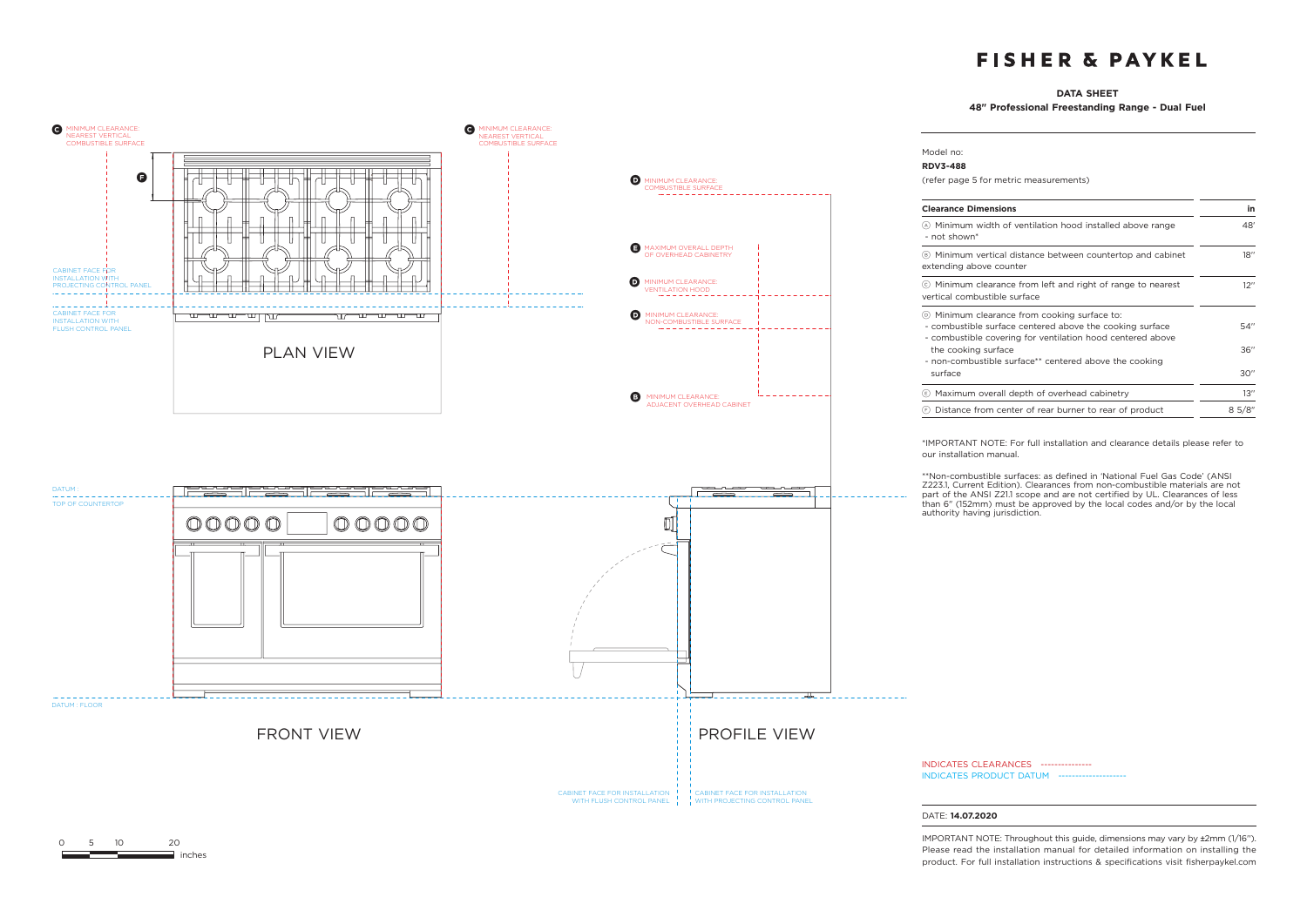### **DATA SHEET**

**48" Professional Freestanding Range - Dual Fuel**

## LEFT SIDE OF CAVITY REGULATOR\* FINAL POSITION OF RANGE AGAINST WALL <u>| \_ \_ \_ \_ \_ \_ \_ \_ \_ \_ \_ \_ \_</u>  $11/2$ " is a set of the set of the set of the set of the set of the set of the set of the set of the set of the set of the set of the set of the set of the set of the set of the set of the set of the set of the set of the 6" ГT - 1 2"LOCATION OF ANTI-TIP BRACKET FLOOR  $2"$ سيمين المتوقف ELECTRICAL & GAS 4"

REAR OF CAVITY

#### Model no: **RDV3-488**

(refer page 6 for metric measurements)

| <b>Specifications</b>      |                                                             |
|----------------------------|-------------------------------------------------------------|
| <b>Oven Total Capacity</b> | $2.1 \text{ c}$ u.ft + 4.8 cu.ft                            |
| <b>Electrical</b>          |                                                             |
| Supply                     | 120/240 VAC, 60Hz                                           |
| Service                    | 50 amp circuit                                              |
| Max Current Draw           | 44 A                                                        |
| Receptacle                 | 4-prong grounding type [NEMA 14-50P plug]                   |
| Gas                        |                                                             |
| Types                      | Natural Gas 6" to 9" W.C.P.<br>LP Propane 11" to 14" W.C.P. |
| Connection                 | 1/2" NPT Minimum 5/8" dia. flex line                        |

\*Regulator location may vary depending on model.

IMPORTANT NOTE: For full installation and connection details please refer to our installation manual.

#### DATE: **14.07.2020**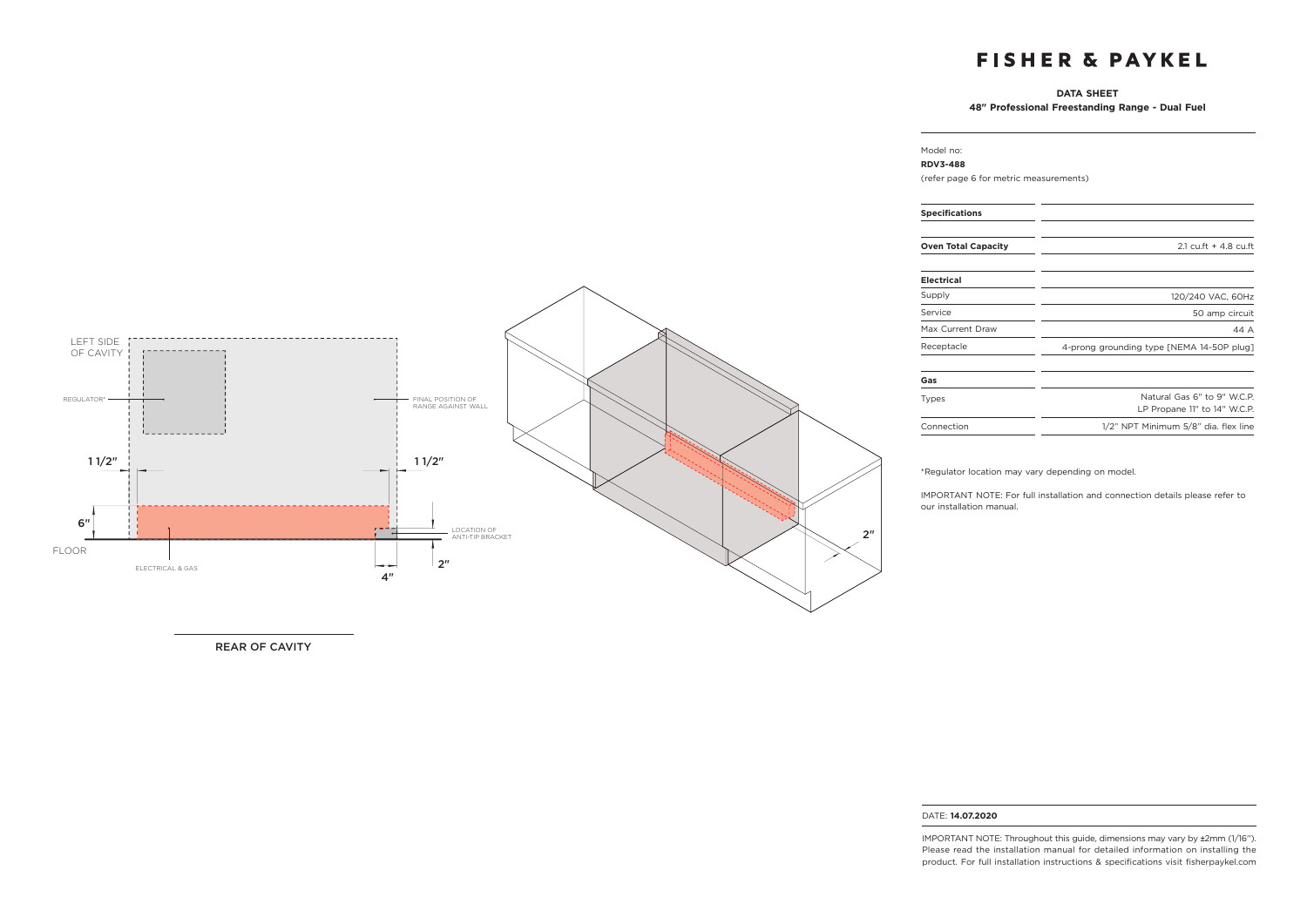### **DATA SHEET**

Model no:

**48" Professional Freestanding Range - Dual Fuel**



### **RDV3-488** (refer page 1 for imperial measurements) **Product Dimensions mm** a Height of range (from floor to cooktop, excluding grates and rear trim) min 908 max 933 B Overall width of range 1216 c Overall depth of range (excluding handle and dials) 740 d Depth from rear of chassis to cabinetry face - projecting 644  $\circledR$  Depth from rear of chassis to cabinetry face - flush 703 f Height from countertop to top of pan supports 40 g Height of rear trim 45  $\Theta$  Depth of rear trim 73  $\circ$  Height from countertop to bottom of control panel 196 j Height from countertop to top of door 206  $k$  Height from countertop to centre of handle 239 l Height from countertop to bottom of door 737  $<sup>6</sup>$  Height from countertop to top of lower panel 761</sup>  $\circledR$  Height from countertop to bottom of lower panel 855 o Thickness of handle (not including standoffs) 32 p Width of handle (including standoffs) - right - left 788 380 q Depth of handle (measured from front of door) 73 **R** Depth of front of cooktop to control panel 37 S Height of cooktop front face 35  $<sup>(T)</sup>$  Height from top of cooktop to control panel  $<sup>(T)</sup>$ </sup></sup> u Depth of open door to cabinetry face - flush 486  $\heartsuit$  Adjustable feet height min 13 max 38 **Cavity Dimensions mm** Overall width of cavity min 1219 Overall depth of cavity for projecting control panel max 644 Overall depth of cavity for flush control panel max 703 Maximum height of from floor to countertop - for level counter - with range levelling legs fully extended 908 933

IMPORTANT NOTE: For full installation and clearance details please refer to our installation manual.

INDICATES CAVITY CLEARANCES --------------- INDICATES PRODUCT DATUM

#### DATE: **14.07.2020**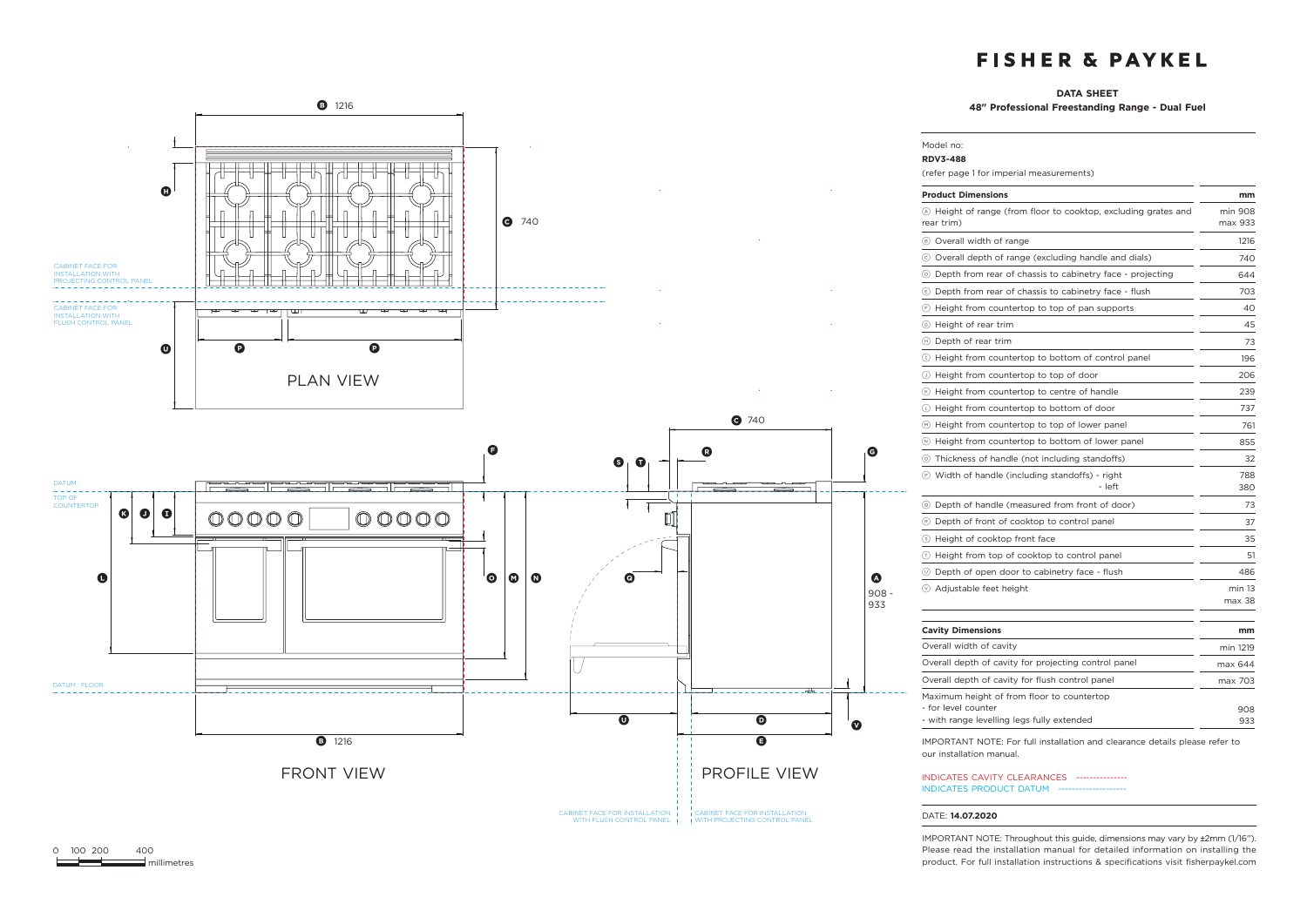### **DATA SHEET**

**48" Professional Freestanding Range - Dual Fuel**



0 100 200 400  $\equiv$  millimetres